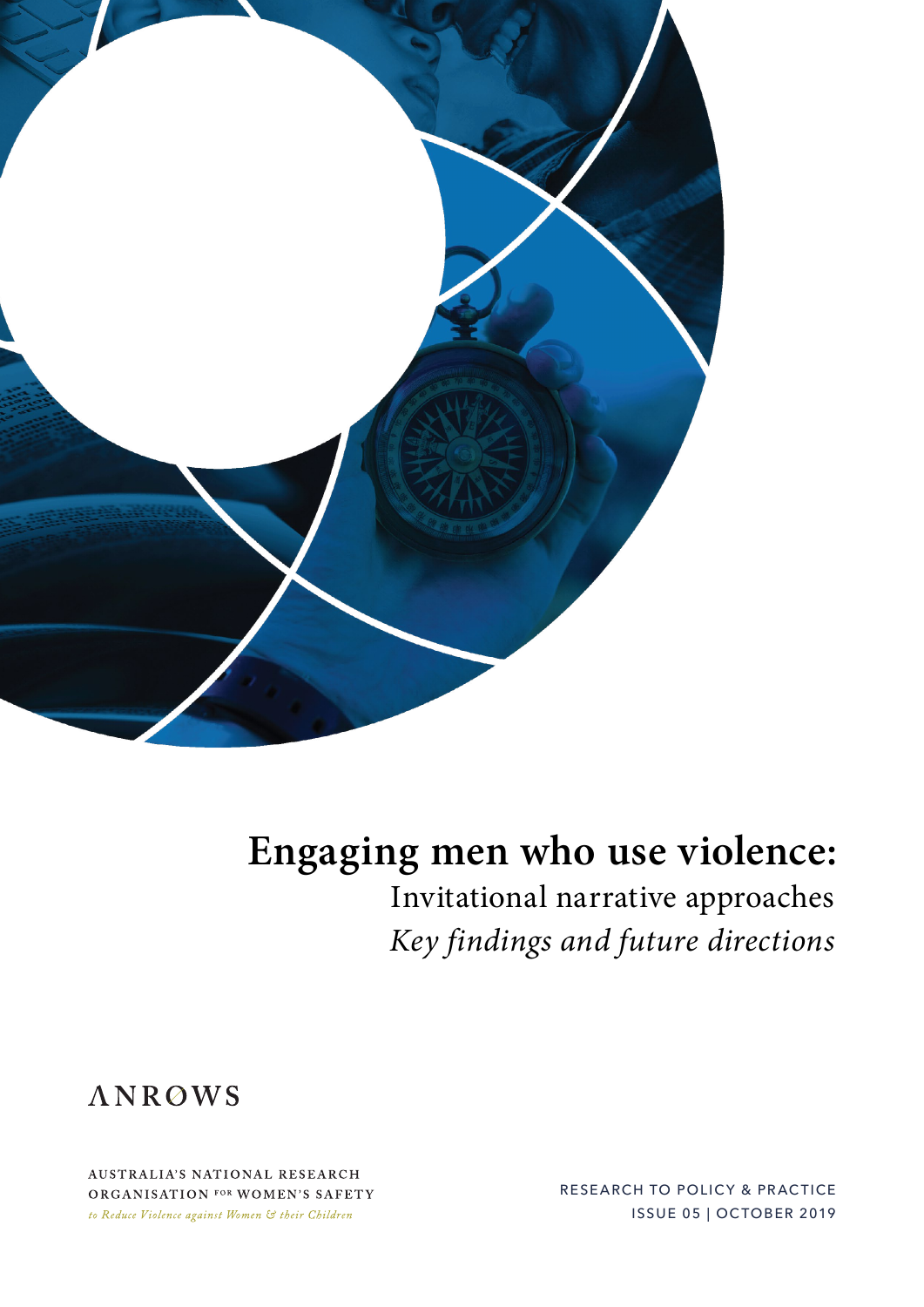ANROWS Research to policy and practice papers are concise papers that summarise key findings of research on violence against women and their children, including research produced under ANROWS's research program, and provide advice on the implications for policy and practice.

This is an edited summary of key findings from the ANROWS research project *Engaging men: Invitational-narrative approaches.* Please consult the ANROWS website for more information on this project and the full project report: Wendt, S., Seymour, K., Buchanan, F., Dolman, C., & Greenland, N. (2019). *Engaging men who use violence: Invitational narrative approaches* (Research report, 05/2019). Sydney, NSW: ANROWS.

#### **ANROWS acknowledgment**

This material was produced with funding from the Australian Government and the Australian state and territory governments. Australia's National Research Organisation for Women's Safety (ANROWS) gratefully acknowledges the financial and other support it has received from these governments, without which this work would not have been possible. The findings and views reported in this paper are those of the authors and cannot be attributed to the Australian Government, or any Australian state or territory government.

ANROWS research contributes to the six *National Outcomes of the National Plan to Reduce Violence against Women and their Children 2010-2022*. This research addresses National Plan Outcome 6 – Perpetrators stop their violence and are held to account.

#### **Acknowledgement of Country**

ANROWS acknowledges the traditional owners of the land across Australia on which we work and live. We pay our respects to Aboriginal and Torres Strait Islander elders past, present, and future, and we value Aboriginal and Torres Strait Islander histories, cultures, and knowledge.

#### **Acknowledgement of lived experiences of violence**

ANROWS acknowledges the lives and experiences of the women and children affected by domestic, family and sexual violence who are represented in this report. We recognise the individual stories of courage, hope and resilience that form the basis of ANROWS research.

Caution: Some people may find parts of this content confronting or distressing. Recommended support services include: 1800 RESPECT – 1800 737 732 and Lifeline – 13 11 14.

#### **Suggested citation**

Australia's National Research Organisation for Women's Safety. (2019). *Engaging men who use violence: Invitational narrative approaches* (Research to Policy and Practice, 05/2019). Sydney, NSW: ANROWS.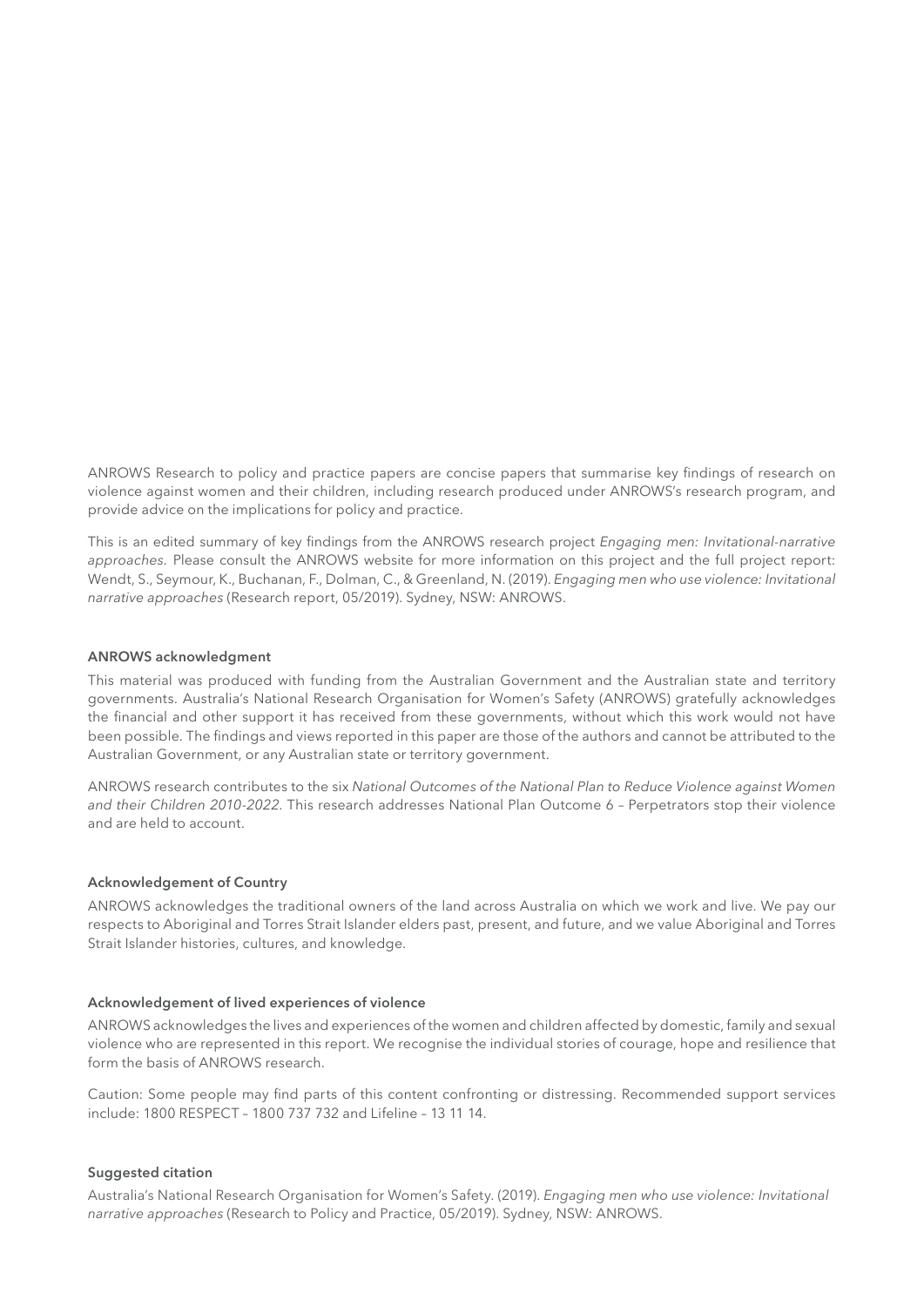#### IN BRIEF

## **Engaging men who use violence:** Invitational narrative approaches

## KEY FINDINGS

- Invitational narrative approaches seek to create change that is self-generated and personally meaningful, and therefore likely to be sustainable.
- A strength of invitational narrative approaches is their capacity to engage men who use violence. Invitational narrative approaches achieve this through:
	- Curious inquiry.
	- Supporting men to explore and articulate their "ethical preferences"—how they wish to live.
	- Supporting men to identify what restrains them from living in accordance with their ethical preferences.
	- Creating an environment that is non-judgemental and safe in which men can experience their shame.
- Invitational narrative approaches maintain an unrelenting focus on women's and children's safety and on men's accountability to others.

## IMPLICATIONS FOR PRACTICE

- Invitational narrative practitioners must be highly skilled.
- Invitational narrative approaches are readily adaptable to different intervention contexts.
- Engaging with women provides valuable perspectives on men's progress as well as on women's and children's safety.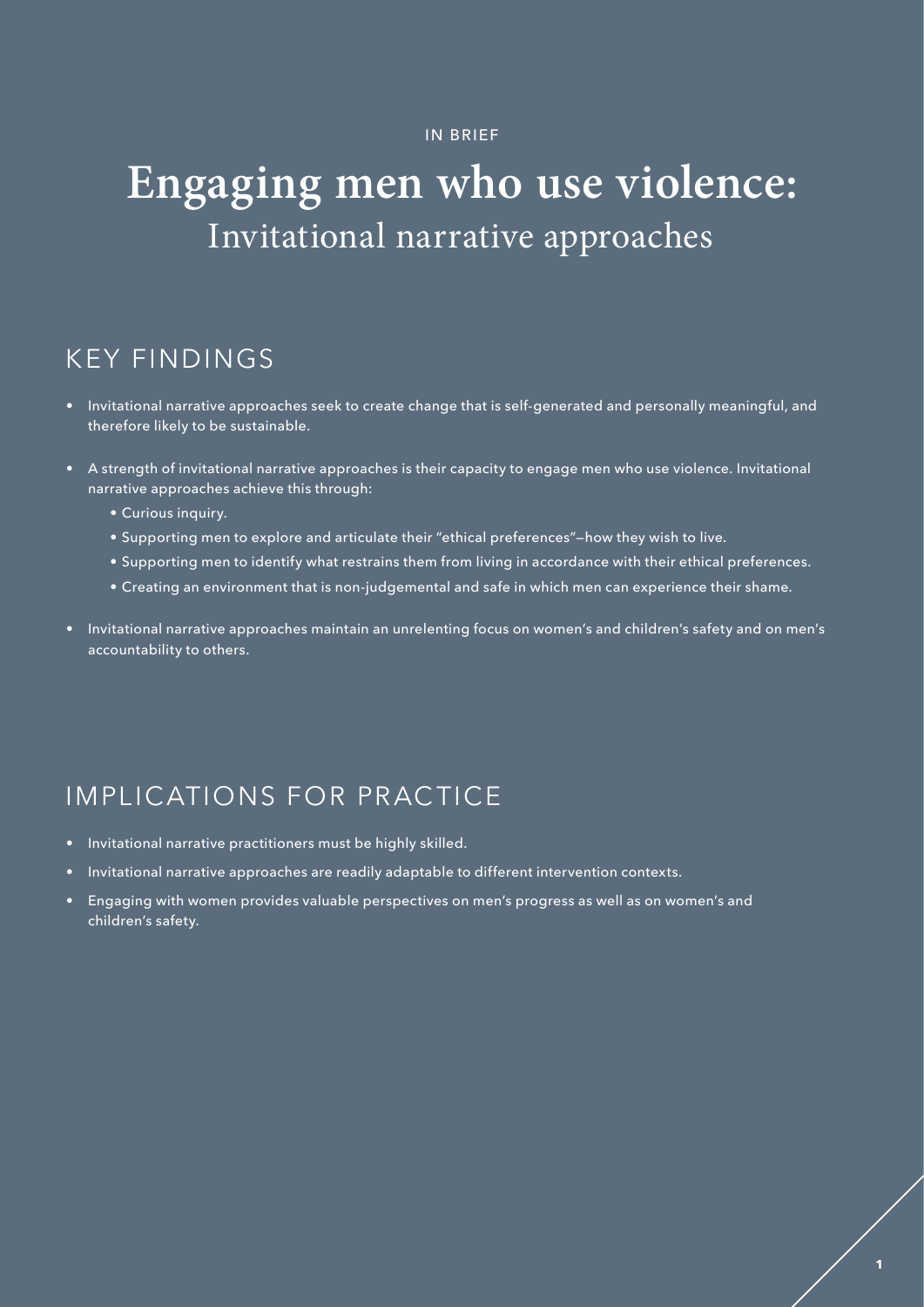## Engaging men who use violence

Engaging men in a conversation about change is one of the key challenges for practitioners working with men who use violence. Men who use violence often minimise or justify their violent behaviour, and they can be defensive when challenged. Engagement is the first step towards attitudinal and behavioural change.

### **Invitational narrative models of intervention**

Narrative practice engages with people by exploring the ways in which they make sense of their lives through stories. Michael White, the Director of the Dulwich Centre in Adelaide, South Australia, created narrative therapy in collaboration with David Epston, as outlined in their seminal 1990 book *Narrative means to therapeutic ends.* The aim of narrative practice is to enable people to "re-author" their stories and, in doing so, enhance their sense of agency and capacity for change.

Alan Jenkins of Nada Consulting expanded upon narrative therapy concepts as he set out an "invitational practice" model that focused specifically on work with male perpetrators of violence. Jenkins outlined his approach in his 1990 book *Invitations to responsibility: The therapeutic engagement of men who are violent and abusive* and described further developments in invitational practice in his 2009 book *Becoming ethical*. Invitational practice seeks to engage men who use violence in an ethical journey toward respectful relationships, encouraging them to develop their own practice of self-confrontation and helping them to discover their own capacities for respectful ways of being.

"Invitational narrative" approaches are models of intervention that incorporate aspects of both White's narrative therapy and Jenkins's invitational practice. Invitational narrative approaches:

- Focus on men's particular stories and backgrounds, rather than universally applicable generalisations.
- Seek to create change that is self-generated and personally meaningful, and therefore likely to be sustainable.
- Open up conversations through curious inquiry, rather than shutting it down through confrontational approaches.
- Maintain an unrelenting focus on women and children's safety and on men's accountability to others.
- Maintain a focus on social change, recognising that violence is an expression of power relations and is therefore essentially political in nature.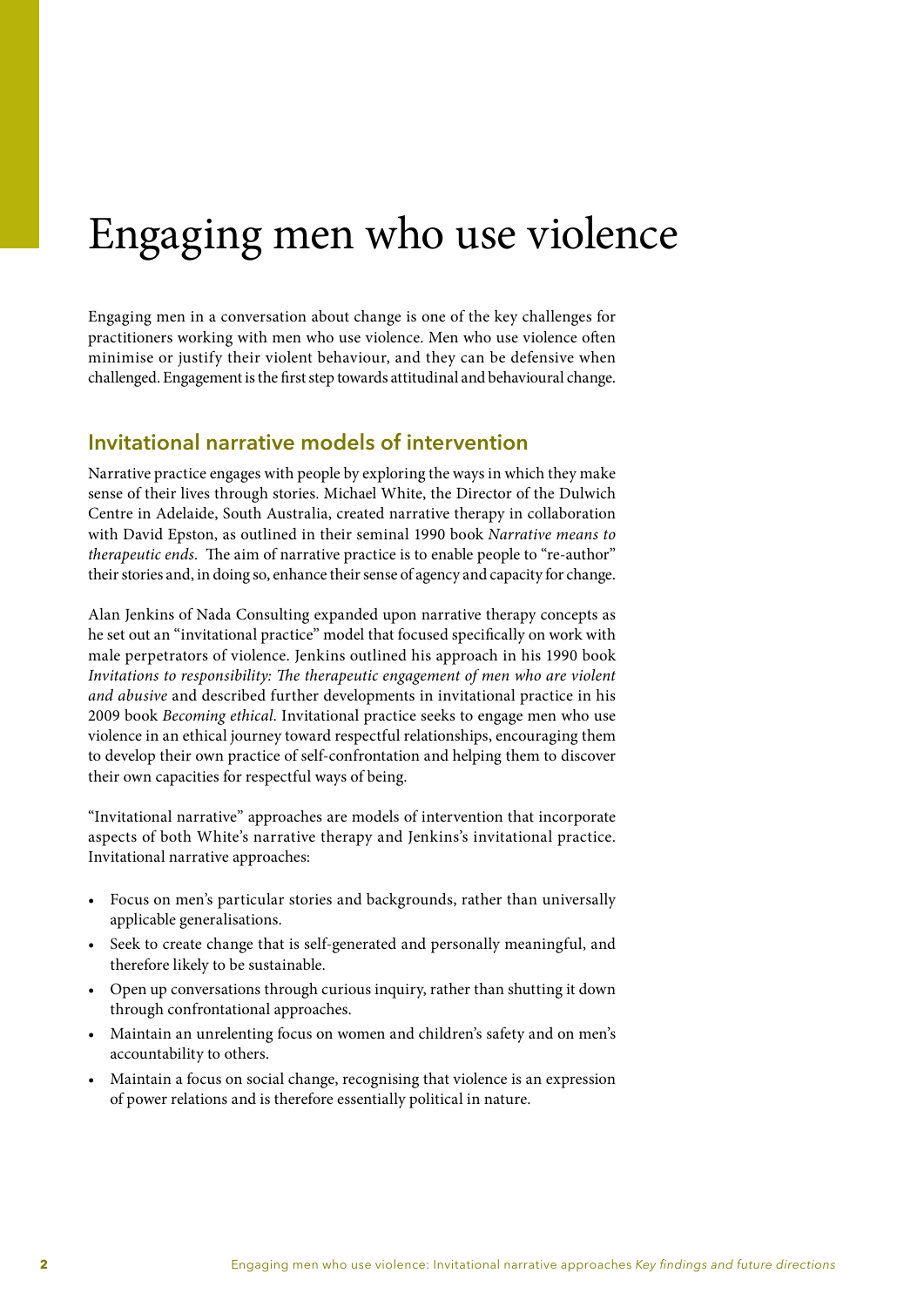### **Engaging men through invitational narrative approaches**

Research suggests that narrative therapy offers an avenue for creating conversations that can quickly become rich, meaningful and valuable (Young & Cooper, 2008). Narrative therapy allows for multiple and contradictory stories, allowing men to explore their multiple and contradictory desires (Augusta-Scott & Dankwort, 2002). Narrative therapy is especially valuable for group work with men because its non-confrontational approach limits the opportunity for defiance and oppositional exchanges (Ricks, Kitchens, Goodrich, & Hancock, 2014). In an exploratory study of invitational narrative practices in perpetrator intervention groups, Béres and Nichols (2010, p. 60) showed that these do "in fact, result in interactions that engage".

Given these findings that narrative and invitational narrative approaches have a strong capacity to engage, it is worth exploring how they achieve this.

## **The ANROWS research project** *Engaging men who use violence: Invitational narrative approaches* **by Sarah Wendt, Kate Seymour, Fiona Buchanan, Chris Dolman and Natalie Greenland**

This qualitative study explored how invitational narrative ways of working successfully engage men and enable behavioural and attitudinal change. The study explored the historical and philosophical foundations of invitational narrative practice and the principles and skills that practitioners use in their work.

The study was conducted in partnership with Uniting Communities in Adelaide, which has a strong, agency-wide commitment to invitational narrative practice and has maintained longstanding relationships with the Dulwich Centre. Uniting Communities works with men who use violence in men's behaviour change groups and also in counselling. The agency also provides counselling and support to the partners/ex-partners of these men and their children.

The ANROWS research study involved two stages. Stage 1 comprised a literature review and interviews with seven experts in the field of invitational narrative approaches in South Australia.

Stage 2 comprised interviews with men who use violence, with each man's invitational narrative practitioner, and (where consent was obtained) with each man's partner/ ex-partner. In total there were six dyads (man and practitioner) and five triads (man, practitioner and ex/partner).

Quotes from these interviews are included in this Research to Policy and Practice paper (the page references given relate to the full research report). For more detail on research methodology, see the full research report at [anrows.org.au/publication/](http://www.anrows.org.au/publication/engaging-men-who-use-violence-invitational-narrative-approaches) [engaging-men-who-use-violence-invitational-narrative-approaches](http://www.anrows.org.au/publication/engaging-men-who-use-violence-invitational-narrative-approaches).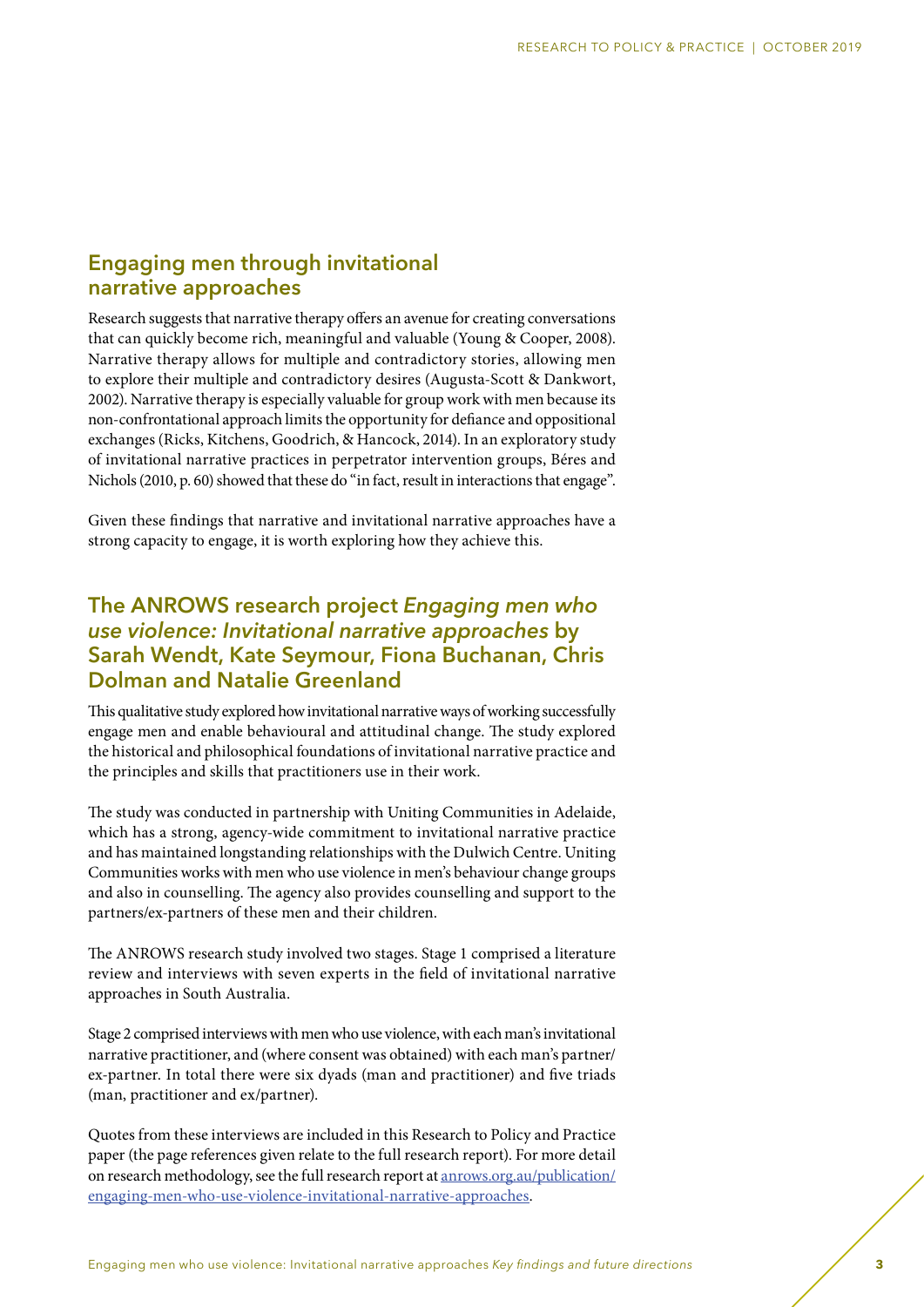# Key findings

### **1. How invitational narrative practice engages men who use violence.**

Engagement is commonly assessed through program attendance, compliance or completion. Yet it is possible for clients to attend, comply and complete programs without having any intention to embark on a process of change. In reality, engagement involves much more than just turning up. It requires an emotional and intentional investment on the part of the client, based on their expectation that the program will be of benefit to them. Invitational narrative approaches support the development of this investment in the following ways:

#### **a) Respectful collaboration and a competency focused approach.**

- Practitioners approach men as competent and capable of meaningful, lasting change.
- They are careful not to pre-judge men as intrinsically deficient.
- They are curious about men's stories and the contradictions within them.
- They slow down the work—emphasising depth, reflection and contemplation.

#### **b) Supporting men to explore and articulate their ethical preferences (how they wish to live).**

- Practitioners listen for and inquire about the things that matter to the man, his core values and aspirations and the kinds of relationship he hopes for.
- Work is deliberative and iterative, focusing on meaning-making in a contextualised way.
- Men create richer stories about their lives, informed by their ethical preferences.
- The invitational narrative focus on story-telling, ethics and cultural context is especially compatible with working with Aboriginal men who use violence.
- By focusing on men's ethical preferences, practitioners work *around* resistance; reluctance is not necessarily a barrier to engagement.
- The richer stories that men create can serve as an anchor, both in terms of accountability and as the basis for sustainable, long-term change.

#### **c) Supporting men to identify what restrains them from living in accordance with their ethical preferences.**

- Working from a position of curiosity, practitioners ask questions of men to enable them to see what is stopping them from realising their ethical preferences. For example:
	- What gets in the way of you realising your ethical preferences?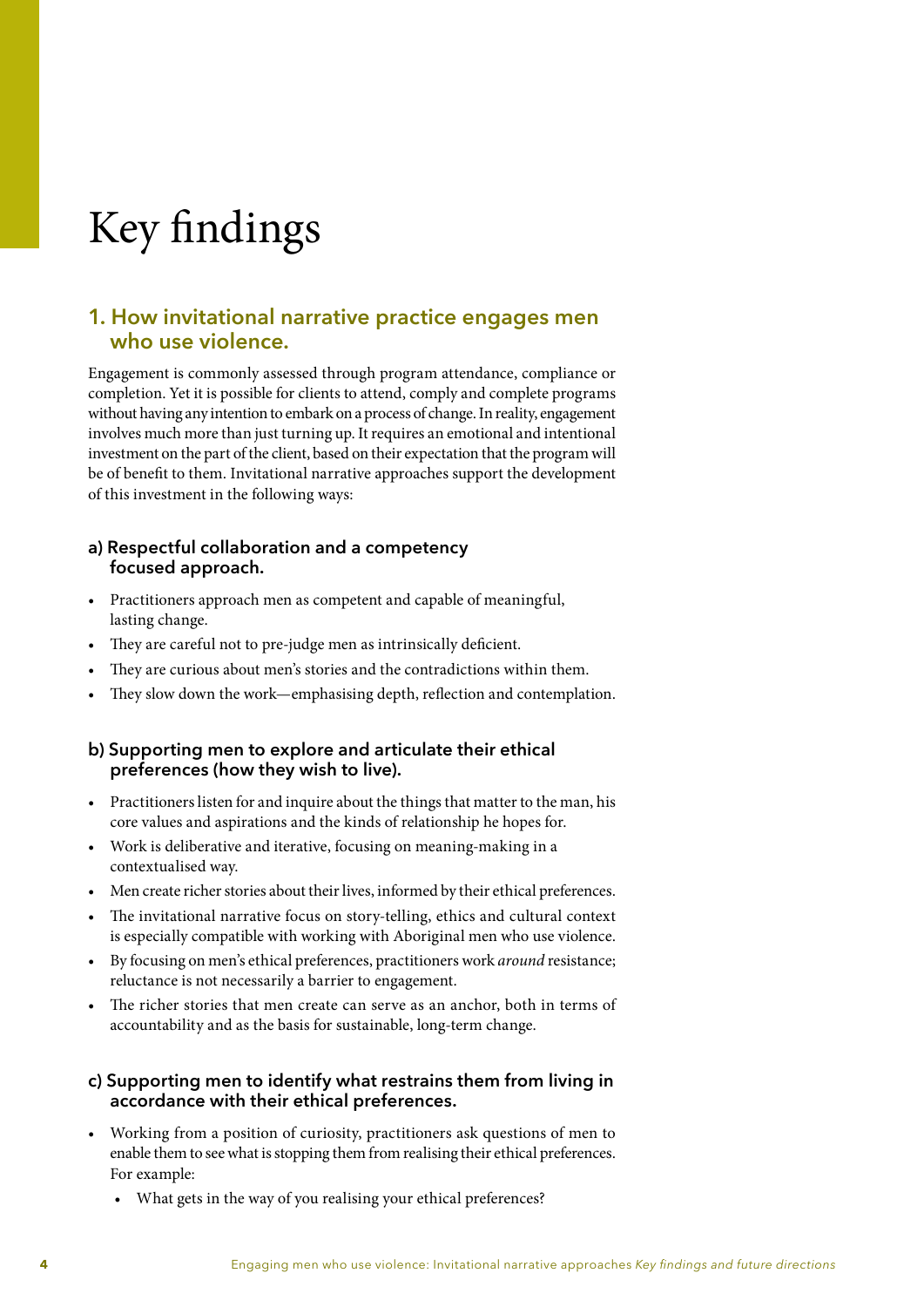- What restrains you from choosing respectful and non-violent ways of being?
- How does the cultural context shape your individual beliefs and actions?

#### **d) Supporting men in experiencing their shame in an environment that is non-judgemental and safe.**

- Shame plays an important role in the process of taking responsibility.
- Practitioners slowly and sensitively engage men in conversations about their shame and other difficult feelings, in an environment that is non-judgemental and safe.
- Practitioners support men in facing their shame in a way that highlights the contradictions between their behaviour and their stated ethical preferences.

One practitioner discussed the delicacy of this work:

These are conversations most of these men have never had with anybody, and I have to try and remember that, you know? It's weird, isn't it, but lots of men I work with who have made life incredibly dangerous and painful for the people around them, require a huge sense of safety to talk about them. So that … fascinates me, that space, the simultaneous visiting of huge trauma and hurt on others, and creating a constant atmosphere or a context of safety for them to step into, to be able to work in this space, and non-judgement. (p. 52)

#### **e) Supporting men to name their violence and explore how it has affected their partners and children.**

- Practitioners support men to name their violence and articulate its effects on women and children.
- The recognition of harms done to others cannot be forced; trying to rush this can lead to active resistance, avoidance or defensiveness.
- Men's capacity to offer precise and accurate descriptions of their violence and its effects is a key indicator of their readiness to change.

### **2. How effectiveness may be evident in invitational narrative practice.**

Being tailored to the individual rather than employing a standardised approach, invitational narrative practice is not readily amenable to assessment through experimental design. Rather, effectiveness is conceptualised in terms of moments, movements towards responsibility and change that are unique to men's own journeys and are evident in their articulation of key learnings. Effectiveness is also evident

#### **Harry1 described the process of exploring his ethical preferences:**

*I'm a Christian … exploring my own beliefs and values has been challenging because, certainly the church upholds that same hierarchical model, and dare I say it, most churches that I've been involved in uphold the stereotypical model as well, so the male is the head of the church, it can't be a woman, and that's always challenged me … it caused me to look at the values and ideas that I'd grown up with, and that I'd learned and so in a sense caused me to, I guess, kind of unpack every part of my life. (p. 50)*

#### **Bob spoke of how challenging he found the process:**

*Taking ownership of the things you've done and how it made you feel, certainly doesn't sit well. When you sit back and analyse what you've done and how you've treated people, it's not really nice. (p. 57)*

<sup>1</sup> Note that all names given here are pseudonyms.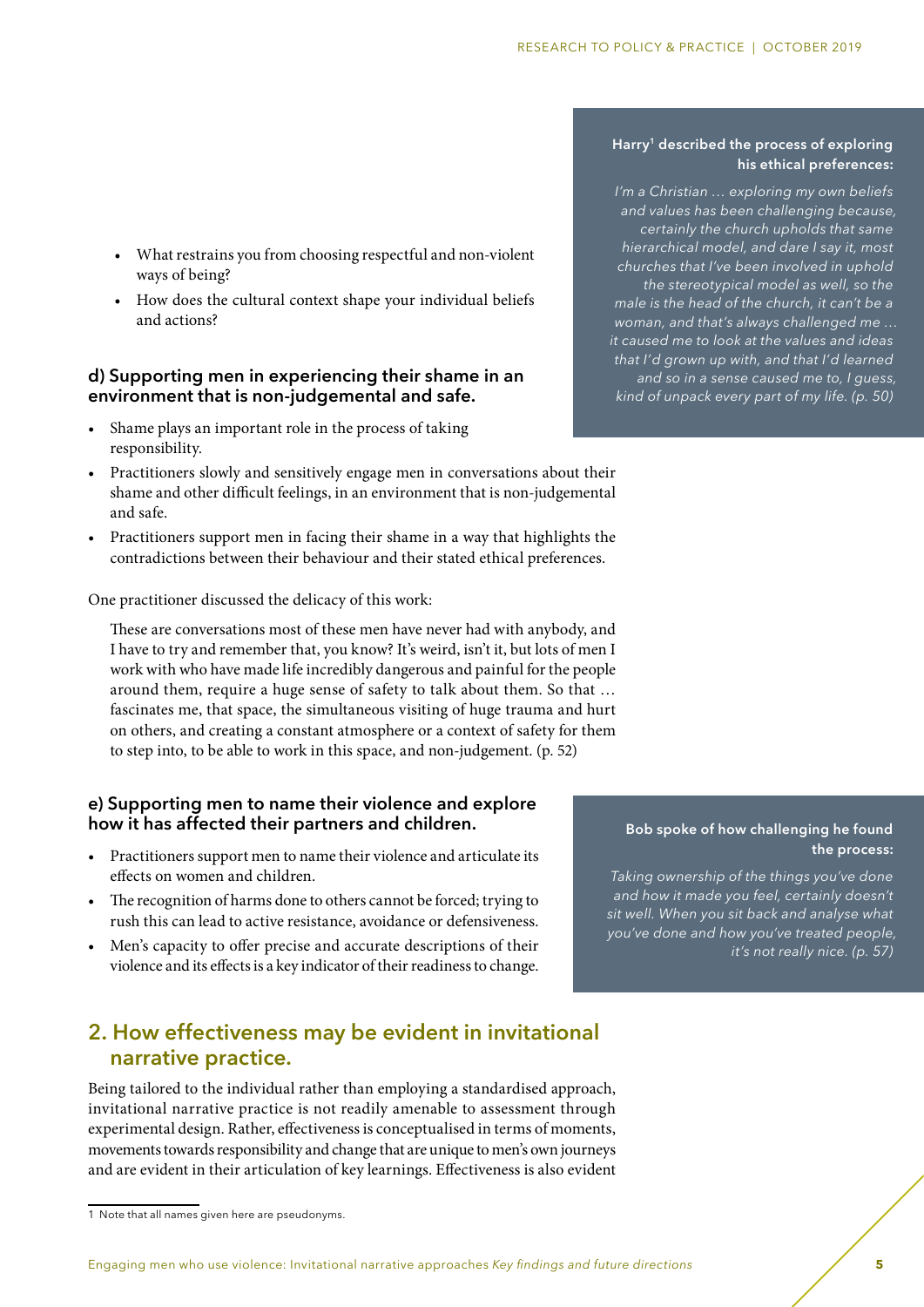in shifts that are verifiable and confirmed by significant others, most notably women and children.

Realisations of change and expressions of accountability can be seen in:

- how men name abusive practices—especially when they can give specific details;
- how men understand the effects of abuse—especially when they can explain this in concrete terms;
- how men develop an attentiveness to other people's experiences, rather than a self-focused stance;
- how men face their shame; and
- how they engage with men's use of violence against women in a socio-political context.

### **3. Transformative social change.**

- Invitational narrative approaches are directed towards social transformation, not merely personal or individual change.
- An analysis of gender-based power, privilege and entitlement (as social factors shaping men's individual choices to use violence) is foundational to invitational narrative practice.
- Invitational narrative practitioners are alert to signs that men are ready to explore gendered power relations and the ways in which media, educational, religious and political institutions "recruit" them into dominant male culture. This often occurs later in the practitionerclient engagement and a man's journey, and depends on his readiness and insight to have these conversations.

## **4. Women's and children's safety.**

#### **Women's accounts of men's change:**

- Women's stories provide critical insight regarding men's change.
- Evident in the perspectives of the women is the incredibly complex and pervasive impact of living with violence, and hence the vastness of "change".

#### **Implications of men's change for women's lives:**

- In response to changes made by men, women also change.
- These changes in women's lives reflect the full impact and implications of perpetrator interventions.

**Steve, who had been engaged with invitational narrative counselling for just over 2 years, was able to give specific examples of ways in which he had changed his behaviour. Referring to a recent instance in which he had said something that upset his partner, Jane, he explained that rather than getting defensive:**

*In certain situations I still like to give her space but then I like to—so I apologised to her, I held her hand, I tried just reassuring her. But it was already done. I couldn't—I can't stop what she's feeling from several years ago. So and then when I explained to her what happened I think that sort of just she realised that what I said wasn't what was intended … (pp. 66-67)*

**John's practitioner emphasised that a distinction must be made between approaches that "sort of blam[e] the individual man for this" and those that encourage a man to "take responsibility for his position" within culture***—***that is, recognising that while an individual is not "responsible for inventing these tactics of violence or abuse that ha[ve] been around for thousands of years", he can choose to take a position on/ against it. (p. 73)**

#### **Jim's partner, June, reflected on how she perceived Jim's change:**

*I guess with the group he started to recognise himself in others, through them … I think for the first time not only seeing it but admitting it, do you know, whereas prior to this relationship there was a lot of denial and 'It's shit, it was her fault and she was a bitch'…[but] this time he is going, 'Well hang on a minute this is girlfriend number four … '. (p. 62)*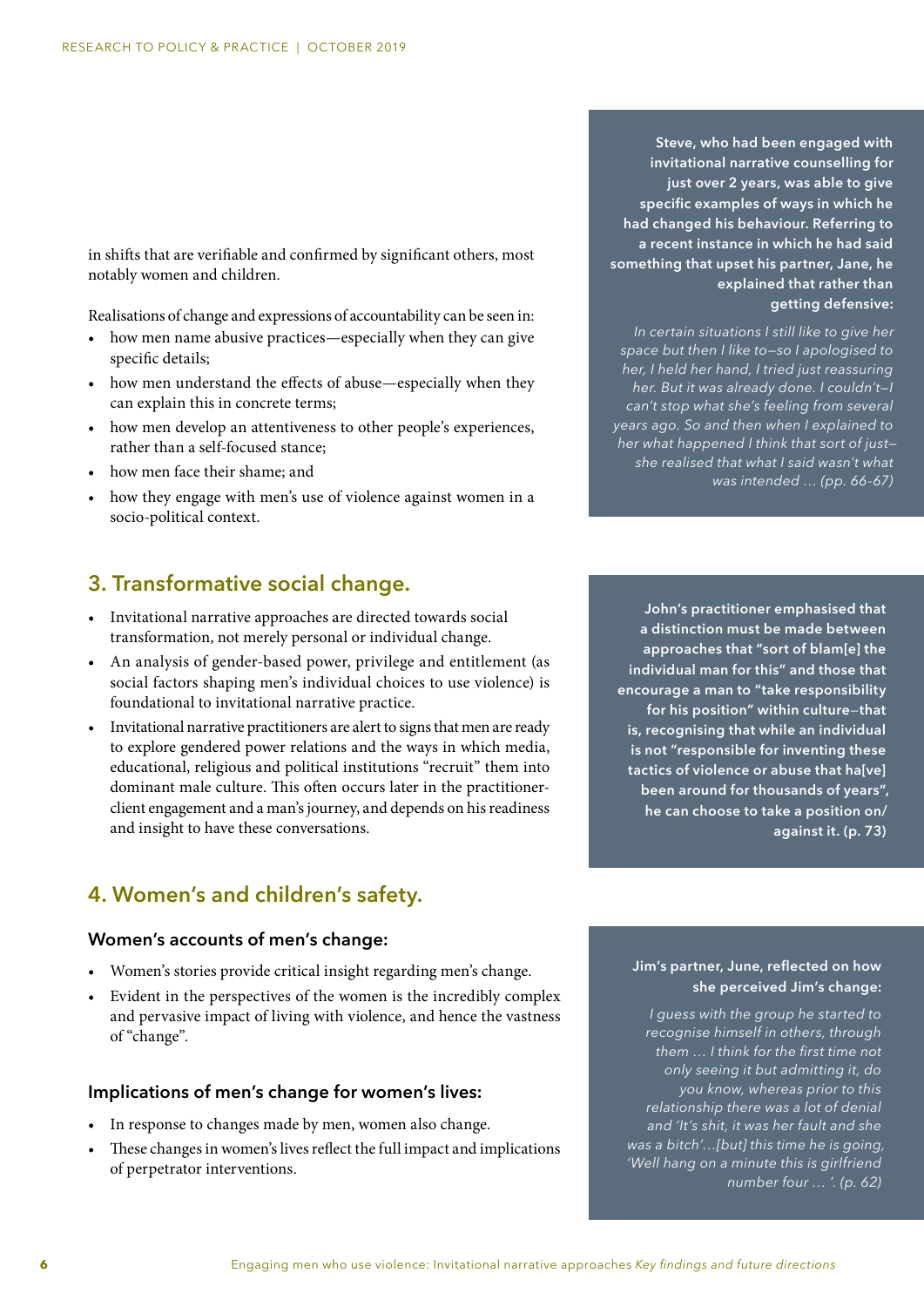Jane, Steve's partner, said:

That's the other thing I've really learnt—I don't need his approval—I don't need to ask him for stuff whereas before I use to—'Would it be okay if I this?' … Yeah I'm allowed to be me. (p. 75)

#### **"Women's work":**

- Women contributed significantly to the changes men made.
- Women's efforts both enabled and supplemented the formal intervention service.

John's practitioner recounted:

Largely because of the work [Linda] had probably done for years, is my hunch. In fact I'd be 99% confident that that's the case: that by the time they got here, she spent years getting him ready, I suspect, or had time to unpack this story, I think she would be figuring out very largely I would imagine. And lots of women do this, I think, over long stretches of time. (p. 75)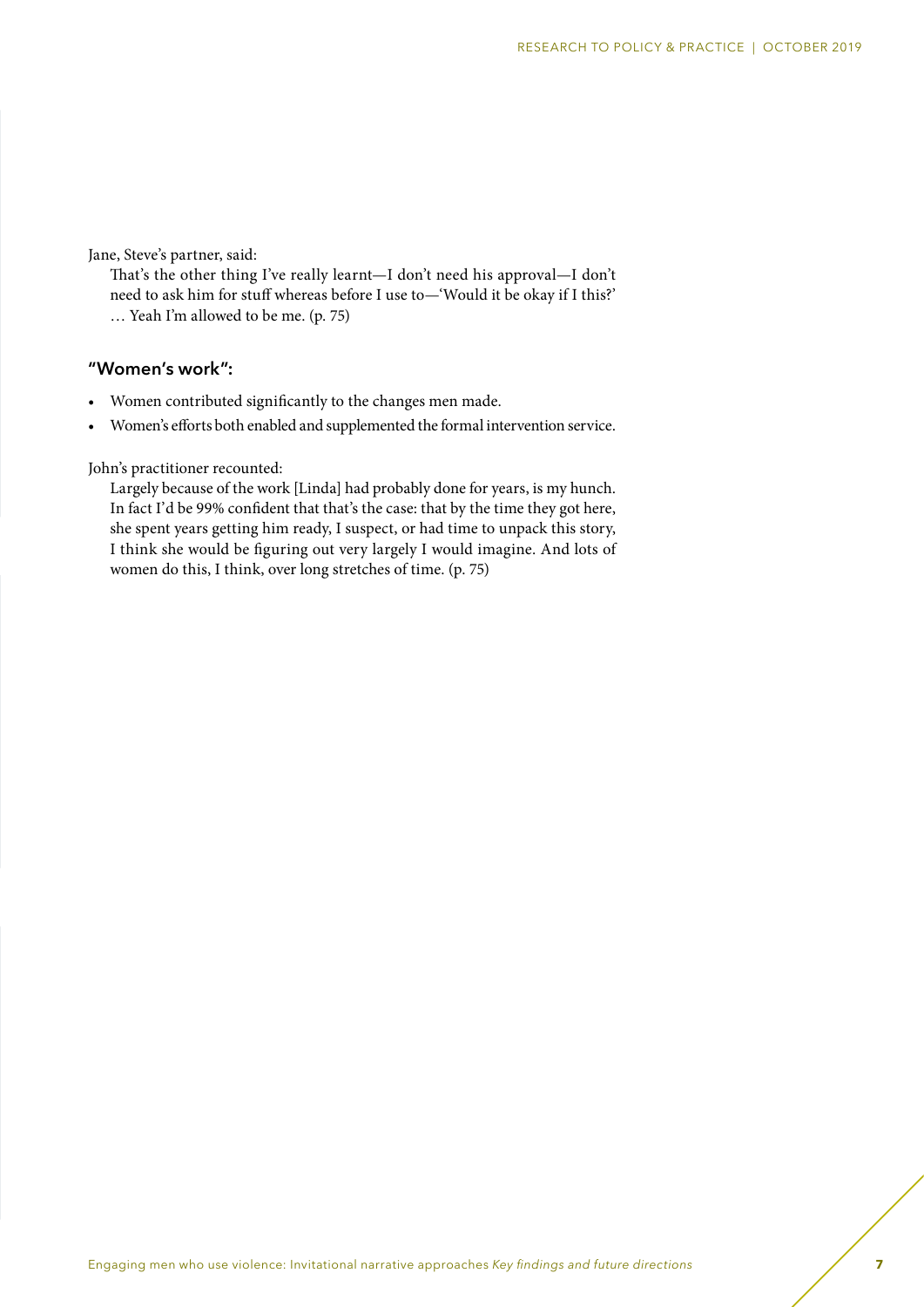# Implications for policy and practice

## **Invitational narrative practitioners must be highly skilled.**

Practitioners must:

- receive ongoing training, supervision and support;
- be influenced by post-structural, feminist and intersectional thinking;
- be prepared to reflect upon their own social positioning; and
- be ready to acknowledge their work with individual men as part of a larger political project focusing on gender equality and the safety of women and their children.

## **Invitational narrative approaches are readily adaptable.**

- They can be used in different intervention contexts e.g. men's behaviour change groups and counselling.
- They are useful at different stages of a man's progress towards non-violence.

### **Engaging with women provides valuable perspectives on men's progress as well as on women's and children's safety.**

- Structures of accountability and processes for supporting women and children must be in place.
- Program funders must include partner support when funding programs for men who use violence.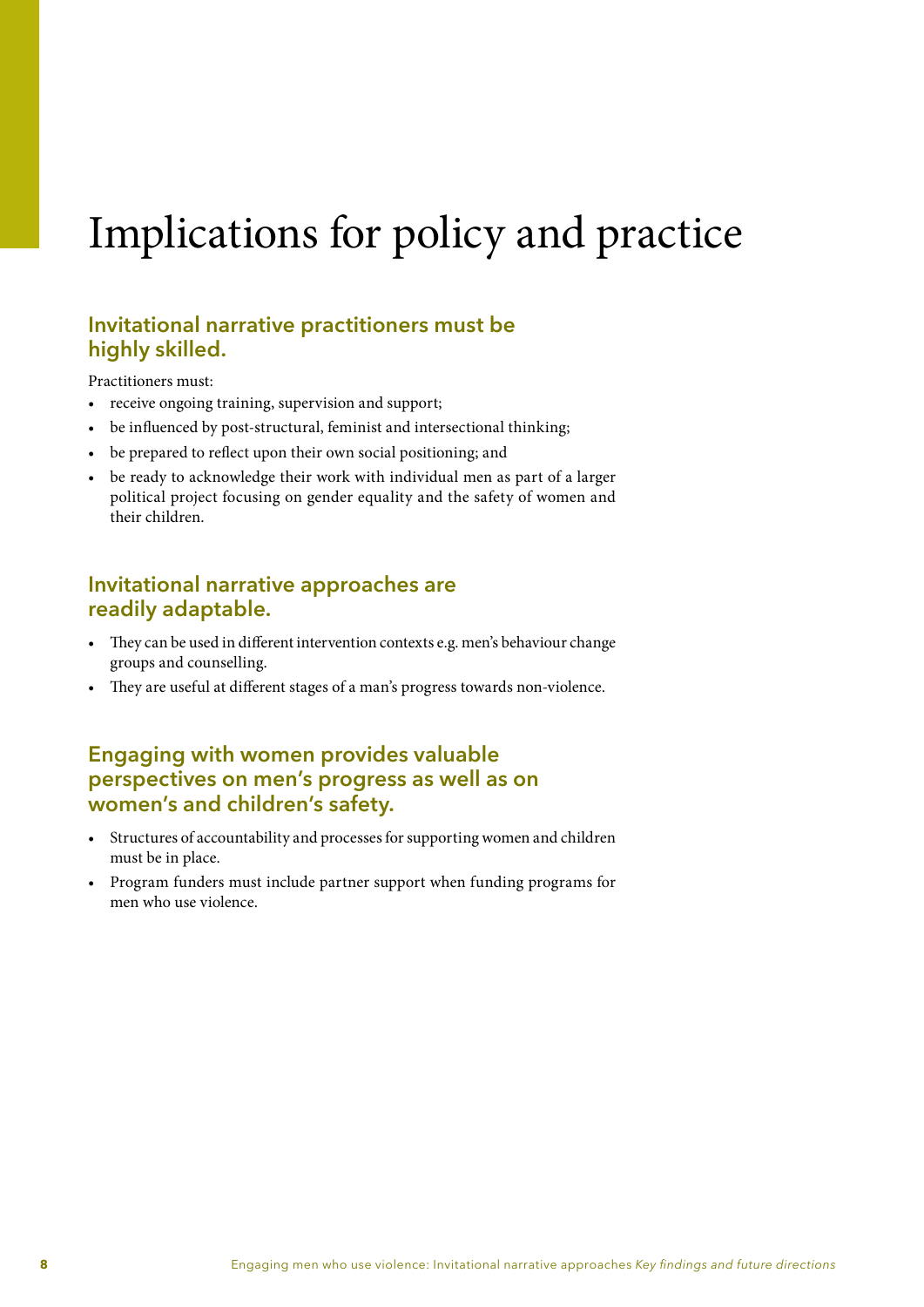## References

- Augusta-Scott, T., & Dankwort, J. (2002). Partner abuse group intervention: Lessons from education and narrative therapy approaches. *Journal of Interpersonal Violence, 17*(7)*,* 783-805. <https://doi.org/10.1177/0886260502017007006>
- Béres, L., & Nichols, M. P. (2010). Narrative therapy group interventions with men who have used abusive behaviors. *Families in Society: The Journal of Contemporary Social Services, 91*(1), 60-66. <https://doi.org/10.1606/1044-3894.3959>
- Jenkins, A. (1990). *Invitations to Responsibility: The therapeutic engagement of men who are violent and abusive.* Adelaide, SA: Dulwich Centre Publications.
- Jenkins, A. (2009). *Becoming ethical: A parallel, political journey with men who have abused*. Dorset, England: Russell House Publishing.
- Ricks, L., Kitchens, S., Goodrich, T., & Hancock, E. (2014). My story: The use of narrative therapy in individual and group counselling. *Journal of Creativity in Mental Health, 9*(1), 99-110. <https://doi.org/10.1080/15401383.2013.870947>
- White, M., & Epston, D. (1990). *Narrative means to therapeutic ends.* New York, NY: W.W. Norton & Company.
- Young, K., & Cooper, S. (2008). Toward co-composing an evidence base: The narrative therapy re-visiting project. *Journal of Systemic Therapies*, *27*(1), 67-83. <https://doi.org/10.1521/jsyt.2008.27.1.67>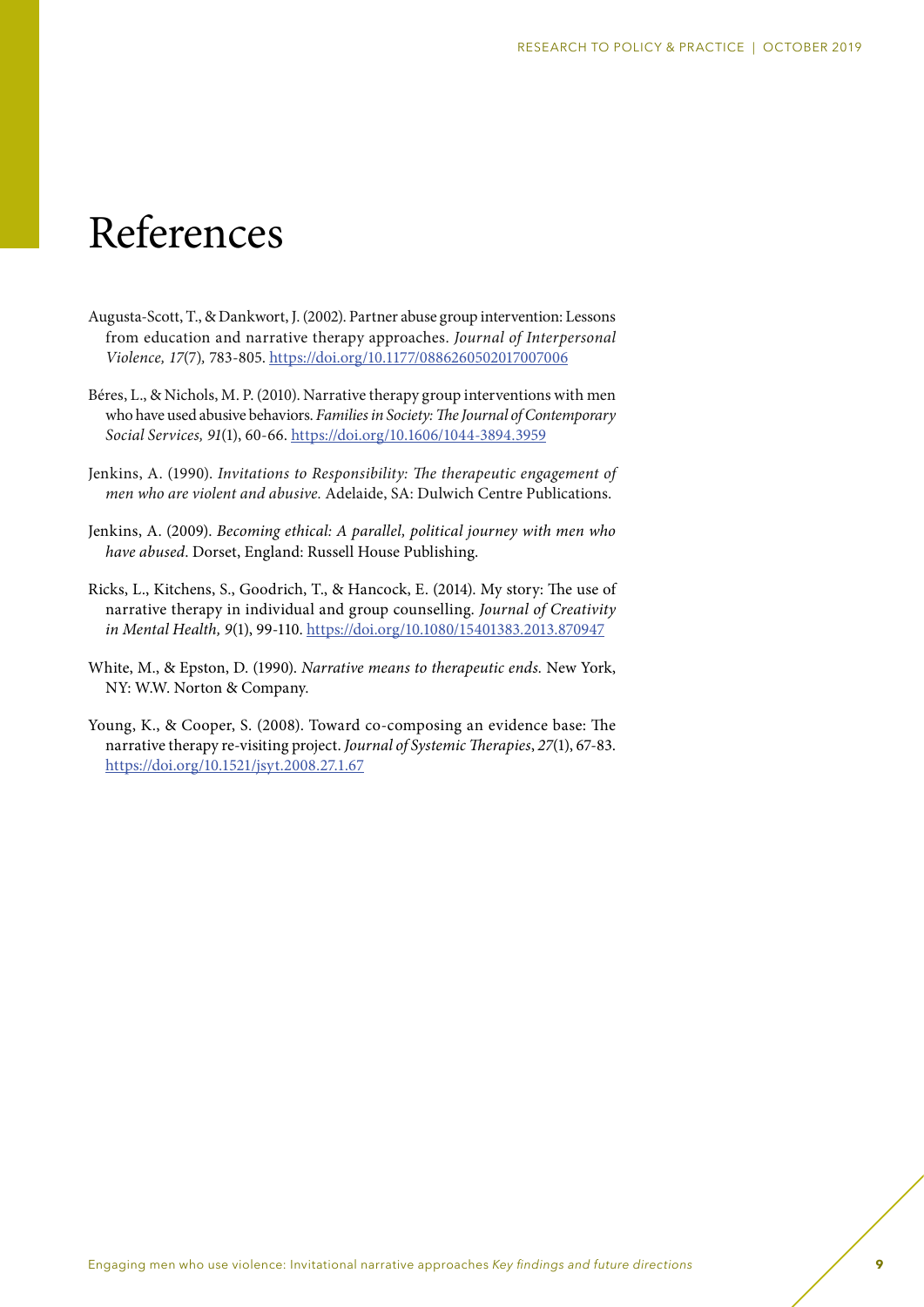## **ANROWS**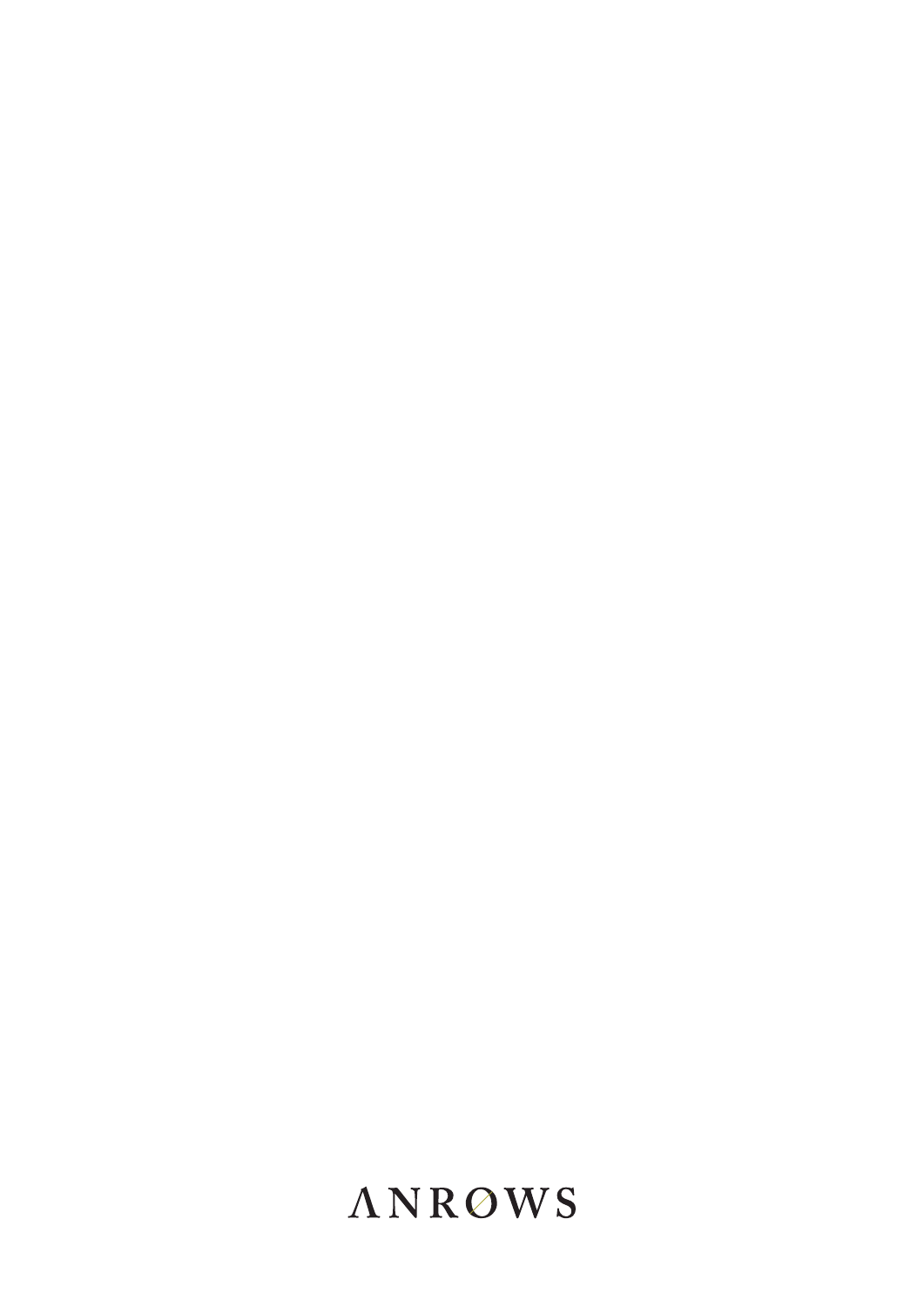© ANROWS 2019

#### **Published by**

Australia's National Research Organisation for Women's Safety Limited (ANROWS) PO Box Q389, Queen Victoria Building, NSW, 1230 | www.anrows.org.au | Phone +61 2 8374 4000 ABN 67 162 349 171

#### **Engaging men who use violence: Invitational narrative approaches / Australia's National Research Organisation for Women's Safety, editor.**

Sydney : ANROWS, 2019. Pages ; 30 cm. (Research to Policy and Practice, Issue 05/2019)

I. Family violence -- Prevention. II. Family violence -- Intervention. III. Family violence -- Research -- Australia. IV. Narrative therapy.

I. Australia's National Research Organisation for Women's Safety.

#### **Creative Commons Licence**

Attribution-Non Commercial



This licence lets others distribute, remix and build upon the work, but only if it is for non-commercial purposes and they credit the original creator/s (and any other nominated parties). They do not have to license their Derivative Works on the same terms.

Version 4.0 (international licence): View CC BY-NC 4.0 Licence Deed | View CC BY-NC 4.0 Legal Code

Please note that there is the potential for minor revisions of this paper. Please check the online version at www.anrows.org.au for any amendment.